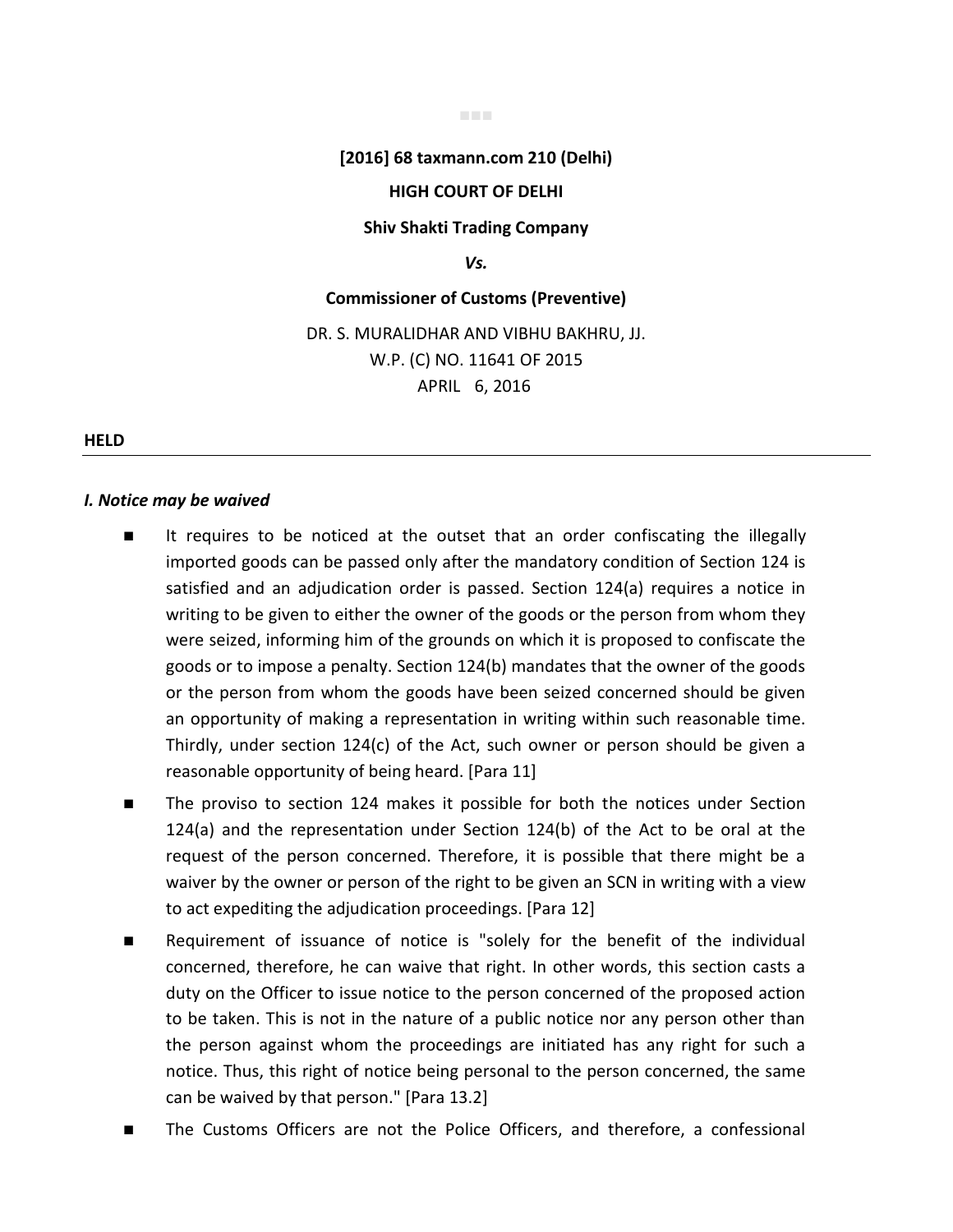statement made to them under Section 108 of the Act could be relied upon as long as it was made voluntarily and not obtained under threat, inducement or promise. The statement could be relied upon even if it was subsequently retracted. [Para 14]

- As per CBEC view, where *prima facie* offences of serious nature or high stakes and/or legal questions are involved, the SCN must not be permitted to be waived. However, where a party requires expeditious adjudication for any reasons, they may file their replies and request for their case to be heard expeditiously.
- Even though the seized goods may have been released provisionally under Section 110A, if no SCN was issued under Section 110(2) of the Act within the initial period of six months or the extended period if any of a further six months, the goods shall be released unconditionally to the person from whom they were seized. [Para 15]
- The CBEC acknowledges that although there is no time limit provided under Section 124(a) of the Act for the issuance of an SCN, the release of goods for non-compliance of provisions of Section 110(2) of the Act "is bound to create complications like difficulties in realization of duty leviable on goods under reference and of fine and penalty amounts." Therefore, it is stated that SCN is to be issued to the owner of the goods or such person under Section 124(a) of the Act within six months from the date of seizure or within the extended period in terms of the proviso to section 110(2) of the Act. [Para 16]
- The net result of the above discussion is that except where offences of serious nature or high stakes and/or legal questions are involved, it is permissible for the Customs Department to act upon the statement made under Section 108 of the Act waiving the right to be given a SCN under Section 124(a) and have the adjudication proceedings expedited. [Para 17]

# *II. If notice is waived, adjudication must be completed within 6 months, else goods will have to be returned*

- Effect of non-compliance with the provisions of Section 110(2) of the Act would be that the seized goods would be released unconditionally to the person from whose possession the goods were taken. It was only where no order is passed for the provisional release of the seized goods under Section 110A of the Act, and if no SCN is issued under Section 124(a), that Section 110(2) would apply. [Para 18]
- The time taken for adjudication of any issue cannot be excluded while reckoning the six months period mandated by Section 110(2) of the Act. The time limit under Section 110(2) for giving a SCN to the person from whose goods was seized, is mandatory in nature. There are two time limits: an initial period of six months and, an extension by a further period of six months on sufficient cause being shown. For such extension of time the provision requires application of mind by the Customs Department to the facts of the case and being satisfied that for *bona fide* reasons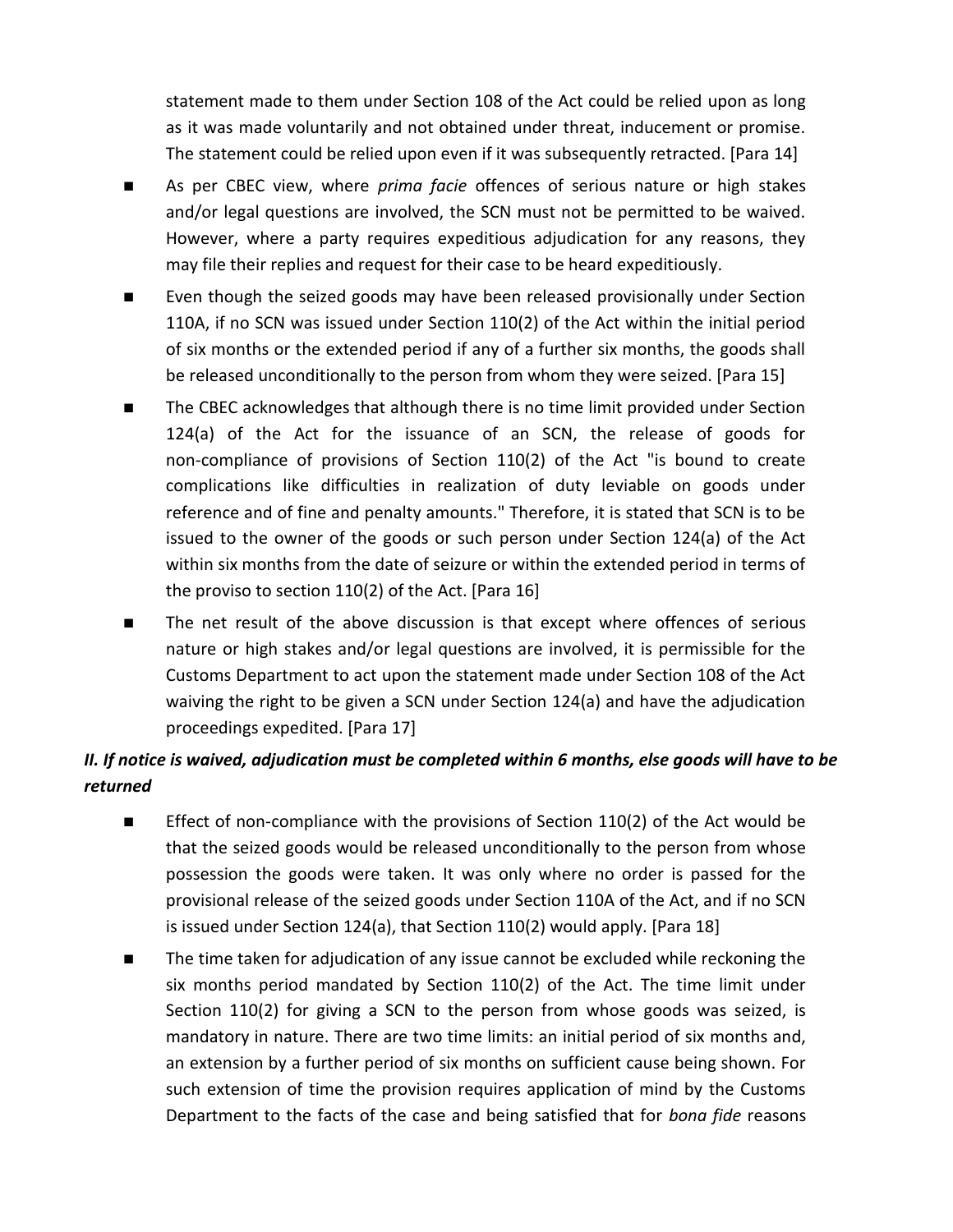the investigation cannot be completed within the first six months after the seizure. In other words, the extension of time is not to be granted mechanically or as a matter of routine. [Para 19]

- The period laid down in Section 110(2) affects only the seizure of the goods and not the validity of the notice under Section 124(a) of the Act. The two Sections viz., 110 and 124 "are independent, distinct and exclusive of each other, resulting in the survival of the proceedings under Section 124, even though the seized goods might have to be returned , or stand returned, in terms of Section 110 of the Act, after the expiry of the permissible period of seizure." [Para 20]
- In the instant case, the stage of issuing the SCN has not been crossed. Even if it were to be taken that the assessee validly waived the right to be given an SCN, an adjudication order had to be passed within a reasonable time after the seizure. Here, not only has the initial period of six months after the date of seizure lapsed, but the next six months also has without any order having being passed in respect of extension of the period of six months for the reasons indicated in Section 110(2) of the Act. Merely because there was a waiver by the assessee of the right to be given an SCN, it did not mean that the Department could indefinitely postpone the adjudication order without which the Department could not have, in terms of section 124(a) proceeded to confiscate the seized goods. [Para 21]
- The waiver by the assessee of the right to be given an SCN was in the expectation of expeditious adjudication. At this juncture it requires to be noticed that the Assessee imported three consignments under three different B/Es. In respect of all the three B/Es, the Assessee waived the right to be given an SCN. In respect of two of the B/Es an adjudication order was passed, and the Assessee paid the demand without demur. It is only in respect of the third B/E, which forms the subject matter of the present writ petition, that the Department neither issued an SCN nor passed any adjudication order for a year after the seizure of the goods. The explanation offered by the Department for not passing the adjudication order is not at all convincing. Even assuming that the Sole Proprietor of the Assessee did not continue to appear before the Officer concerned, there was no justification for not completing the proceedings and passing an adjudication order within a reasonable time. The assessee is right in contending that it cannot be worse off for having waived the right to be given an SCN under section 124(a) of the Act. That waiver was plainly in the expectation of expeditious adjudication. However, as a result of the inaction of the Department, the Assessee has been denied the release of the seized goods indefinitely. [Para 22]
- Considering that the time limits for issuance of an SCN in terms of Section 110(2) are sacrosanct, if at the time of seizure of the goods there is waiver by the person from whom the goods were seized, or the owner of the right to be given an SCN, in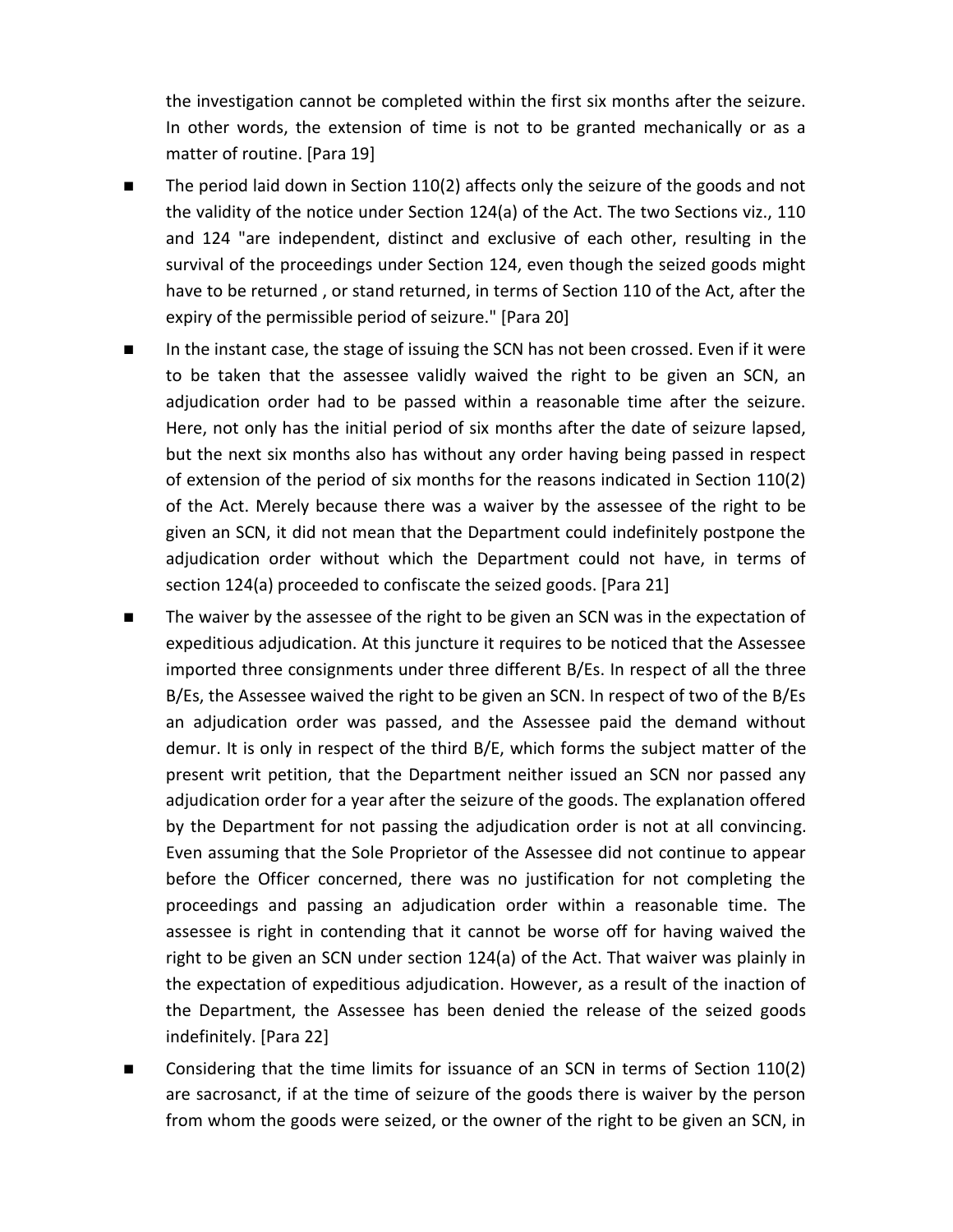the expectation of an expedited adjudication, then the reasonable time within which the adjudication should be completed should be six months from the date of such seizure. If, despite the waiver of the right to be given an SCN, no adjudication order is passed within the period of six months from the date of seizure, the person waiving the right to be given an SCN can no longer be held bound by such waiver. The consequence would be the same as is envisaged by Section 110(2) of the Act i.e., the immediate unconditional release of the goods in favour of the person from whom the goods have been seized. Notwithstanding such unconditional release, it will still be open to the Department to proceed under section 124 and complete the adjudication for which there is no specified time limit. [Para 23]

- Another possible scenario is where, despite the waiver, no adjudication order is passed within a period of six months of the seizure. In such event, it may still be open to the Department to issue an SCN before the expiry of six months, or within the extended period as envisaged in Section 110(2) of the Act. In such event, it will be open to the assessee to avail the procedure under section 110A of the Act to seek provisional release of the goods. [Para 24]
- In the present case, despite the waiver by the assessee of the right to be given an SCN in terms of section 110(2) of the Act, no adjudication order was passed for a period of one year after the seizure. The assessee could, therefore, not be bound by such waiver after the expiry of the time limit under section 110(2) of the Act. In the circumstances explained hereinabove, there was no justification for the Department to continue to detain the goods seized. [Para 25]
- The Court accordingly directs that the goods seized be forthwith released unconditionally to the assessee. This will, however, not preclude the Department from proceeding under section 124 of the Act and passing an adjudication order in accordance with law. [Para 26]

### **CASE REVIEW**

*Commissioner of Customs* v. *Virgo Steels* 2002 taxmann.com 1804 (SC) (para 13.2); *K.I. Pavunny* v. *Asstt. Collector (HQ), Central Excise Collectorate* [1997] 3 SCC 721 (para 14); *Surjeet Singh Chhabra* v. *Union of India* 1996 taxmann.com 71 (SC) (para 14); *Jatin Ahuja* v. *Union of India* 2013 (287) ELT 3 (Delhi) (paras 15, 18); *Jayant Hansraj Shah* v. *Union of India* 2008 (229) ELT 339 (Bom.) (para 18); *J.K. Bardolia Mills* v. *Dy. Collector* 1994 (72) ELT 813 (SC) (para 18); *Auto Creaters* v. *Union of India* 2015 (325) ELT 49 (Delhi) (para 19); *Asstt. Collector of Customs* v. *Charan Das Malhotra* 1971 taxmann.com 4 (SC) (paras 19, 20) and *Harbans Lal* v. *CCE & C* [1993] 3 SCC 656 (para 20) *relied on.*

### **CASES REFERRED TO**

*Harbans Lal* v. *CCE & C* [1993] 3 SCC 656 (para 5), *Auto Creaters* v. *Union of India* 2015 (325) ELT 49 (Delhi) (para 6), *Jatin Ahuja* v. *Union of India* 2013 (287) ELT 3 (Delhi) (para 6), *S.N. Ojha* v.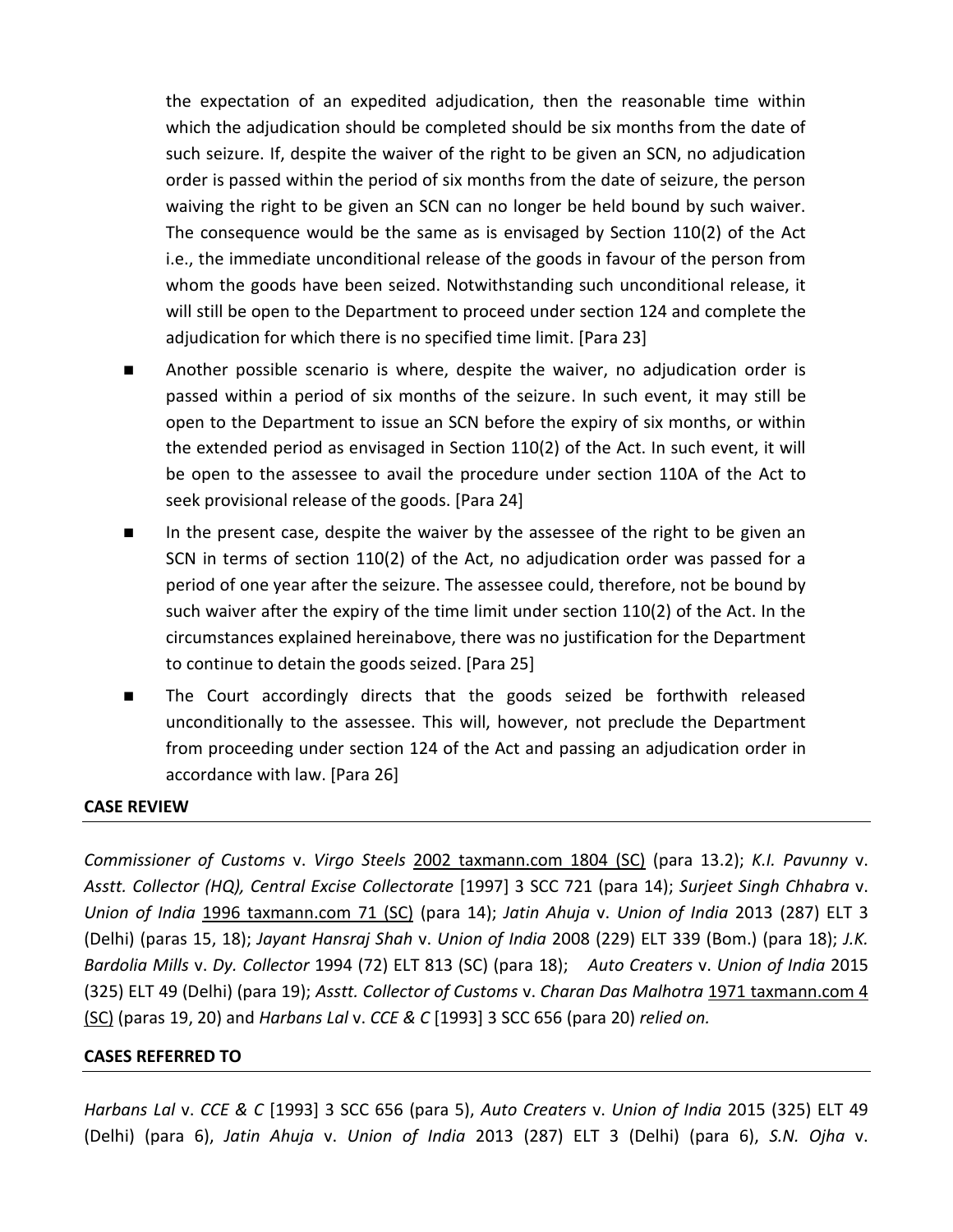*Commissioner of Customs* 2016 (331) ELT 33 (Delhi) (para 9), *Surjeet Singh Chhabra* v. *Union of India*  1996 taxmann.com 71 (SC) (para 9), *Commissioner of Customs* v. *Virgo Steels* 2002 taxmann.com 1804 (SC) (para 13.1), *K.I. Pavunny* v. *Assistant Collector (HQ), Central Excise Collectorate* [1997] 3 SCC 721 (para 14), *Jayant Hansraj Shah* v. *Union of India* 2008 (229) ELT 339 (Bom.) (para 18), *J.K. Bardolia Mills*  v. *Dy. Collector* 1994 (72) ELT 813 (SC) (para 18) and *Assistant Collector of Customs* v. *Charan Das Malhotra* 1971 taxmann.com 4 (SC) (para 19).

**Mrs. Anjali J. Manish**, Advocate *for the Petitioner.* **Rahul Kaushik**, Senior Standing counsel and **Bhavishya Sharma**, Advocate *for the Respondent.*

### **ORDER**

**Dr. S. Muralidhar, J. -** The prayer in this writ petition under Article 226 of the Constitution of India is for a direction to Respondent No. 2, Deputy Commissioner of Customs (Beta), to unconditionally release the goods seized from the Petitioner.

**2.** The grievance of the Petitioner, M/s. Shiv Shakti Trading Company is that despite the imported goods (i.e. car accessories) [imported under bill of entry ('B/E') dated 19th March 2015] being seized from it on 4th April 2015, and no show-cause notice ('SCN') having being given to it under Section 110 (2) of the Customs Act 1962 ('Act') for over six months thereafter, the seized goods have not been released to the Petitioner till date.

**3.** The plea of the Customs Department (Respondents herein) on the other hand, is that in the course of the investigation following the seizure of the goods in question, a statement was voluntarily made on 29th June 2015 by Mr. Ujjawal Pugalia, the Sole Proprietor of the Petitioner, inter alia that "I do not want any show cause notice and any personal hearing and matter may be decided on merit in my absence." It is therefore contended that there was no requirement to give a SCN to the Petitioner within six months. Further, since there is no time limit prescribed for completion of the adjudication, the Petitioner cannot invoke Section 110 (2) of the Act and seek unconditional release of the seized goods.

**4.** The questions that arise for consideration:

- (*i*) Whether there could be any valid waiver of the right to be given a SCN under Section 124 (a) of the Act; and
- (*ii*) If the answer to (i) above is in the affirmative, is there a corresponding obligation on the Customs Department to pass an adjudication order within a reasonable period and what is the consequence of the Customs Department failing to do so?

**5.** It is submitted by Mrs. Anjali J. Manish, learned counsel for the Petitioner, that the statement recorded of the Sole Proprietor of the Petitioner during the course of the investigation under Section 108 of the Act cannot be considered to be a valid waiver of the right to be given an SCN under Section 124 (a) of the Act. According to her, even assuming that such statement had been validly made on 29th June 2015, it was only for the purpose of facilitating the immediate release of the seized goods in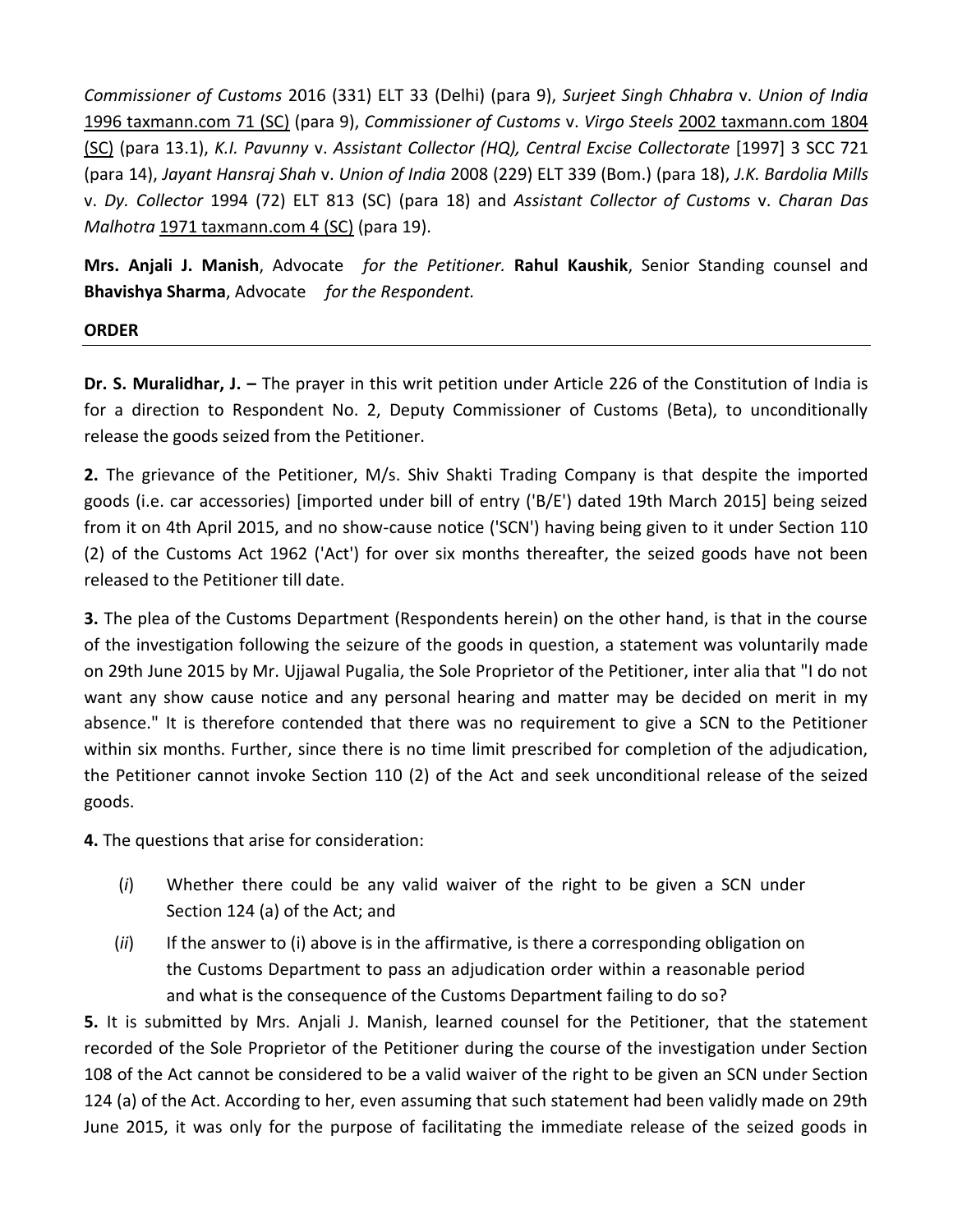question under Section 110 of the Act. Relying on the decision of the Supreme Court in *Harbans Lal* v. *CCE & C* [1993] 3 SCC 656 she submitted that Sections 110 and 124 are "independent, distinct and exclusive of each other, resulting in the survival of the proceedings under Section 124, even though the seized goods might have to be returned, or stand returned, in terms of Section 110 of the Act, after the expiry of the permissible period of seizure."

**6.** Mrs. Manish also referred to the decision of this Court in *Auto Creaters* v. *Union of India* 2015 (325) ELT 49 (Delhi) where the Court held that the failure by the Customs Department to release the seized goods notwithstanding the expiry of the time limits under Section 110 (2) was unlawful. In the said decision, this Court referred to its earlier decision in *Jatin Ahuja* v. *Union of India* 2013 (287) ELT 3 (Delhi). Mrs. Manish also referred to the Circular Nos. 290/6/97-CX dated 20th January 1997 and 7/2013-Cus. dated 19th February 2013 issued by the Central Board of Excise and Customs ('CBEC') to underscore that the SCN could be issued under Section 124 even after an unconditional release of goods under Section 110 (2) of the Act.

**7.** The running theme of the above submissions was that the importer cannot be worse off for having waived the right to be given a SCN under Section 124 (a) of the Act, in anticipation of the adjudication being expedited. In the present case not only was the SCN not given to the Petitioner within six months from the date of seizure, but there was no adjudication order either passed even a year thereafter. The net result was that the seized goods were illegally detained notwithstanding the expiry of one year after their seizure with neither an SCN being issued nor an adjudication order being passed.

**8.** Countering the above submissions Mr. Rahul Kaushik, learned Senior standing counsel for the Respondents, submitted that on account of the failure by the Petitioner to cooperate with the Customs Department, an adjudication order could not be passed. According to him, after appearing once before the Customs Officer, the Sole Proprietor of the Petitioner did not turn up. Mr. Kaushik submitted that if the Court so permits, the Customs Department is prepared to pass an adjudication order in a timebound manner.

**9.** Referring to the decision in *S.N. Ojha* v. *Commissioner of Customs* 2016 (331) ELT 33 (Delhi), Mr. Kaushik submitted that the Petitioner would be bound by the statement made by its Sole Proprietor under Section 108 of the Act and such statement, even if subsequently retracted, could be used against him in the adjudication proceedings. He pointed out that in the present case the Petitioner did not contend that the aforesaid statement was obtained under duress or coercion. In fact, till date, the said statement has not been retracted. Mr. Kaushik also referred to the decision of the Supreme Court in *Surjeet Singh Chhabra* v. *Union of India* 1996 taxmann.com 71 where it was observed that the Customs Officers are not Police Officers and therefore, the statement made to them him under Section 108 of the Act, even though retracted, would be binding on the maker of the statement.

**10.** In order to examine the above submissions, it is necessary first to refer to the relevant provisions of the Act. The relevant portions of Sections 110 and 124 read as under:—

## **"110. Seizure of goods, documents and things:**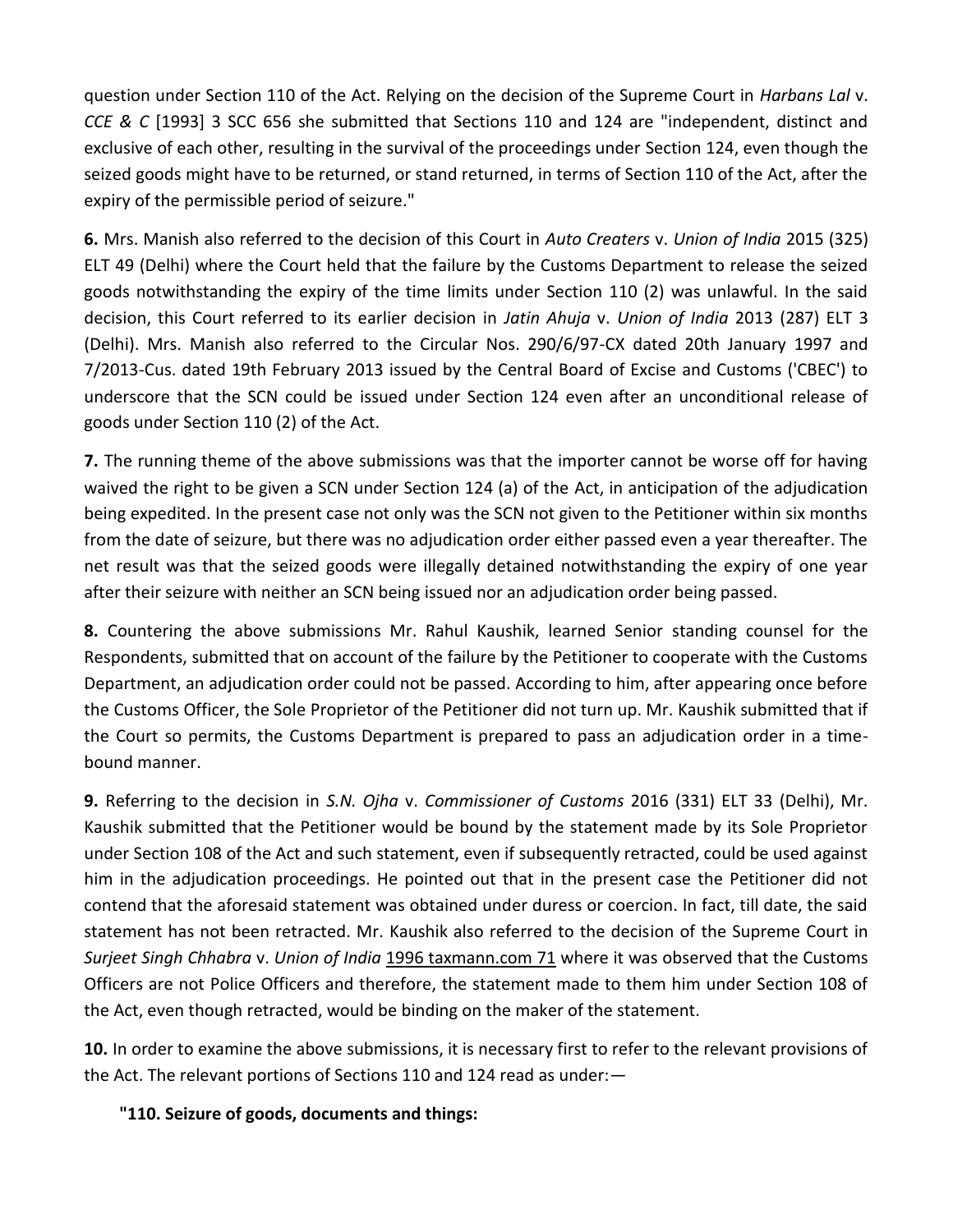(1) If the proper officer has reason to believe that any goods are liable to confiscation under this Act, he may seize such goods: Provided that where it is not practicable to seize any such goods, the proper officer may serve on the owner of the goods an order that he shall not remove, part with, or otherwise deal with the goods except with the previous permission of such officer.

(1A) to  $(1C)^{**}$  \*\* \*\* \*\* \*\*

(2) Where any goods are seized under sub-section (1) and no notice in respect thereof is given under clause (a) of section 124 within six months of the seizure of the goods, the goods shall be returned to the person from whose possession they were seized: Provided that the aforesaid period of six months may, on sufficient cause being shown, be extended by the Commissioner of Customs for a period not exceeding six months.

(3) The proper officer may seize any documents or things which, in his opinion, will be useful for, or relevant to, any proceeding under this Act.

(4) The person from whose custody any documents are seized under sub-section (3) shall be entitled to make copies thereof or take extract therefrom in the presence of a officer of customs.

**124. Issue of show cause notice before confiscation of goods, etc.**—No order confiscating any goods or imposing any penalty on any person shall be made under this Chapter unless the owner of the goods or such person—

- (*a*) is given a notice in [writing with the prior approval of the officer of customs not below the rank of a Deputy Commissioner of Customs, informing] him of the grounds on which it is proposed to confiscate the goods or to impose a penalty;
- (*b*) is given an opportunity of making a representation in writing within such reasonable time as may be specified in the notice against the grounds of confiscation or imposition of penalty mentioned therein; and
- (*c*) is given a reasonable opportunity of being heard in the matter:

Provided that the notice referred to in clause (a) and the representation referred to in clause (b) may at the request of the person concerned be oral."

**11.** It requires to be noticed at the outset that an order confiscating the illegally imported goods can be passed only after the mandatory condition of Section 124 is satisfied and an adjudication order is passed. Section 124 (a) requires a notice in writing to be given to either the owner of the goods or the person from whom they were seized, informing him of the grounds on which it is proposed to confiscate the goods or to impose a penalty. Section 124 (b) mandates that the owner of the goods or the person from whom the goods have been seized concerned should be given an opportunity of making a representation in writing within such reasonable time. Thirdly, under Section 124 (c) of the Act, such owner or person should be given a reasonable opportunity of being heard.

**12.** The proviso to Section 124 makes it possible for both the notices under Section 124 (a) and the representation under Section 124 (b) of the Act to be oral at the request of the person concerned.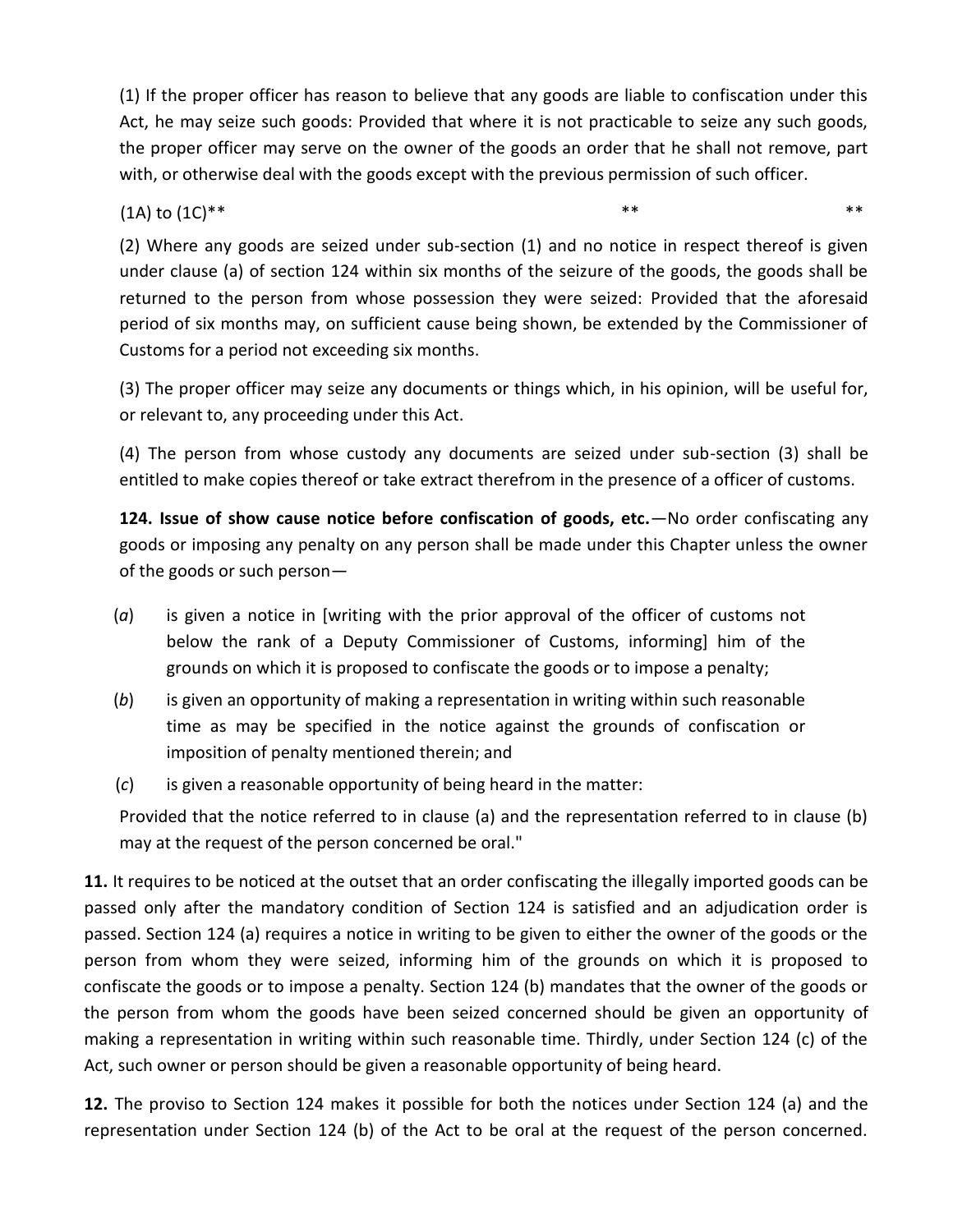Therefore, it is possible that there might be a waiver by the owner or person of the right to be given an SCN in writing with a view to act expediting the adjudication proceedings.

**13.1** A somewhat similar question that arose in the context of Section 28 of the Act in *Commissioner of Customs* v. *Virgo Steels* 2002 taxmann.com 1804 (SC). The facts were that the Associated Cement Company ('ACC') had floated a tender inviting supply of high standard deformed steels bars for the expansion and modernisation of its cement factory at Shahabad in Karnataka. The project was aided by the International Bank for Reconstruction and Development which would give the importer exemption from payment of import duty. However, after placing an order upon M/s. Virgo Steels ('Virgo'), the ACC decided to abandon the work of expansion, and therefore, the licence obtained by Virgo under the above Deemed Export Scheme (DES), in terms of which the import of billets and lead ingots was made on a duty free basis, became invalid. In an investigation subsequently undertaken by the Department of Customs, it was found that the imported steel had been sold by Virgo in the market. In order to pre-empt any penal proceedings being initiated against it, Virgo wrote a letter to the Assistant Collector of Customs, Marine Preventing Wing, Mumbai admitting that the import of billets and lead ingots and their clearance duty free under the DES was illegal. Virgo also admitted to have sold the said material in the market contrary to the terms of the DES. A cheque for a sum of Rs. 50 lakhs was also enclosed to the said letter of Virgo notice as a token of their commitment. It was also stated by them that they "do not want any show cause notice and personal hearing in the matter."

**13.2** The Collector of Customs nevertheless proceeded to pass an order against Virgo demanding customs duty and penalty. Virgo's appeal allowed by the Customs, Excise & Gold (Control) Appellate Tribunal holding that the non-issuance of SCN to Virgo under Section 28 of the Act had vitiated the proceedings initiated by the Collector of Customs. In the further appeal by the Customs Department, the Supreme Court observed that the requirement of issuance of notice under Section 28 of the Act is "solely for the benefit of the individual concerned, therefore, he can waive that right. In other words, this Section casts a duty on the Officer to issue notice to the person concerned of the proposed action to be taken. This is not in the nature of a public notice nor any person other than the person against whom the proceedings are initiated has any right for such a notice. Thus, this right of notice being personal to the person concerned, the same can be waived by that person."

**14.** Although Mrs. Manish sought to distinguish the above decision on the ground that the statement made in the instant case was under Section 108 of the Act, the Court finds that the latter statement, even if retracted, can be acted upon by the Customs Department, although in the present case there is no such retraction. In *K.I. Pavunny* v. *Assistant Collector (HQ), Central Excise Collectorate* [1997] 3 SCC 721, the Supreme Court clarified that the Customs Officers are not the Police Officers, and therefore, a confessional statement made to them under Section 108 of the Act could be relied upon as long as it was made voluntarily and not obtained under threat, inducement or promise. Earlier, in *Surjeet Singh Chhabra* (*supra*) the Supreme Court clarified that the statement could be relied upon even if it was subsequently retracted.

**15.** Circular 290/6/97- CX dated 20th January 1997 issued by the CBEC emphasized that where prima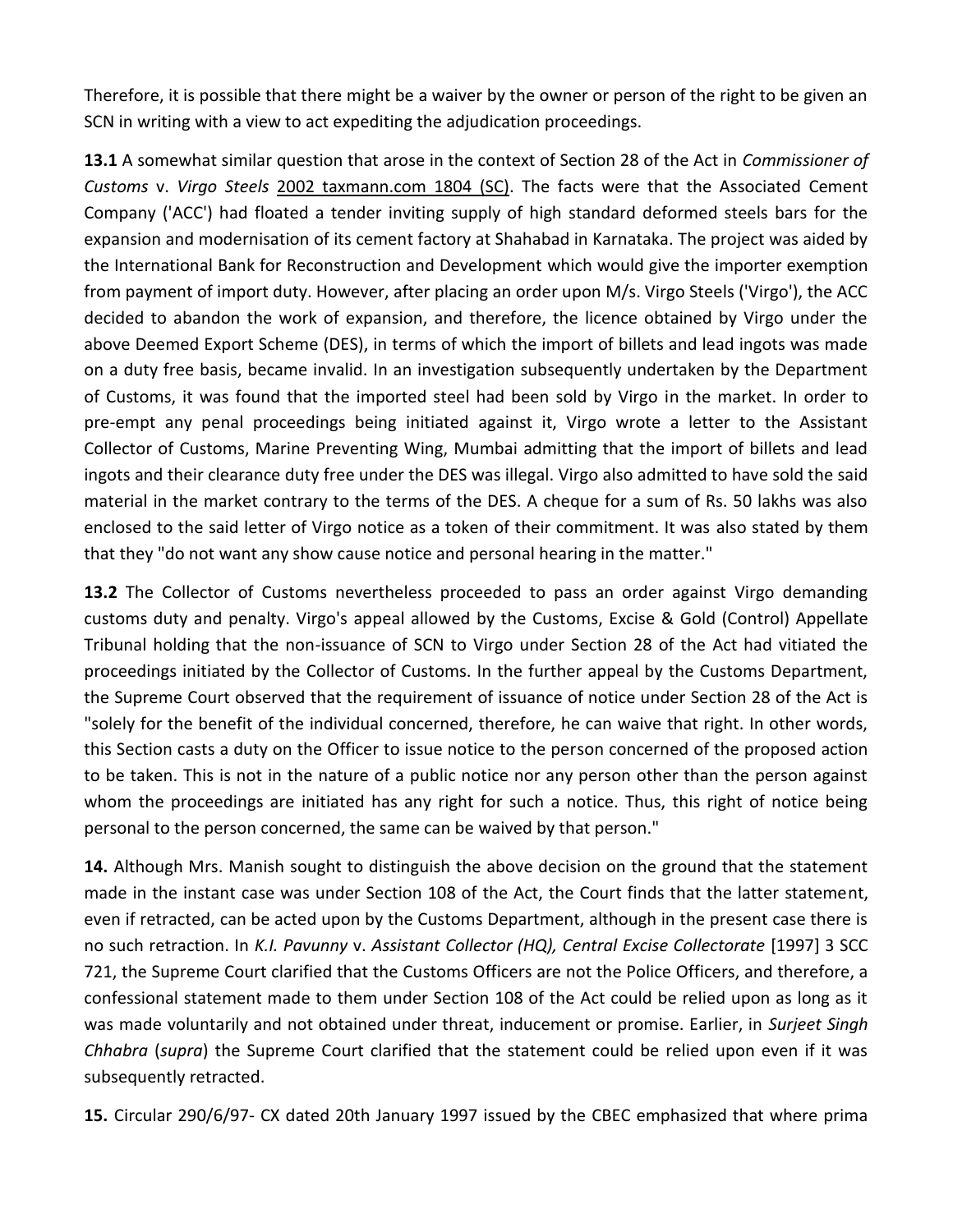facie offences of serious nature or high stakes and/or legal questions are involved, the SCN must not be permitted to be waived. However, where a party requires expeditious adjudication for any reasons, they may file their replies and request for their case to be heard expeditiously. In the subsequent Circular No. 7/2013-CUs dated 19th February 2013, reference was made to the decision of this Court in *Jatin Ahuja* (*supra*) which held that even though the seized goods may have been released provisionally under Section 110A, if no SCN was issued under Section 110 (2) of the Act within the initial period of six months or the extended period if any of a further six months, the goods shall be released unconditionally to the person from whom they were seized.

**16.** The above circulars acknowledge that although there is no time limit provided under Section 124 (a) of the Act for the issuance of an SCN, the release of goods for non-compliance of provisions of Section 110 (2) of the Act "is bound to create complications like difficulties in realization of duty leviable on goods under reference and of fine and penalty amounts." Therefore, it is stated that SCN is to be issued to the owner of the goods or such person under Section 124 (a) of the Act within six months from the date of seizure or within the extended period in terms of the proviso to Section 110 (2) of the Act.

**17.** The net result of the above discussion is that except where offences of serious nature or high stakes and/or legal questions are involved, it is permissible for the Customs Department to act upon the statement made under Section 108 of the Act waiving the right to be given a SCN under Section 124 (a) and have the adjudication proceedings expedited. Question (i) is answered accordingly.

**18.** Question (ii) is whether there is any corresponding obligation on the Customs Department to pass an adjudication order within a reasonable period and what is the consequence of the Customs Department failing to do so? This Court in *Jatin Ahuja* (*supra*) held that the effect of non-compliance with the provisions of Section 110 (2) of the Act would be that the seized goods would be released unconditionally to the person from whose possession the goods were taken. The Bombay High Court, in *Jayant Hansraj Shah* v. *Union of India* 2008 (229) ELT 339 held that it was only where no order is passed for the provisional release of the seized goods under Section 110A of the Act, and if no SCN is issued under Section 124 (a), that Section 110 (2) would apply. The mandatory nature of Section 110 has been emphasized in *J.K. Bardolia Mills* v. *Dy. Collector* 1994 (72) ELT 813 (SC).

**19.** Recently, this Court in *Auto Creaters* (*supra*) reiterated the above legal position. It was held that the time taken for adjudication of any issue cannot be excluded while reckoning the six months period mandated by Section 110 (2) of the Act. The conclusion was that the time limit under Section 110 (2) for giving a SCN to the person from whose goods was seized, is mandatory in nature. There are two time limits: an initial period of six months and, an extension by a further period of six months on sufficient cause being shown. For such extension of time the provision requires application of mind by the Customs Department to the facts of the case and being satisfied that for bona fide reasons the investigation cannot be completed within the first six months after the seizure. In other words, as explained in *Assistant Collector of Customs* v. *Charan Das Malhotra* 1971 taxmann.com 4 (SC) the extension of time is not to be granted mechanically or as a matter of routine.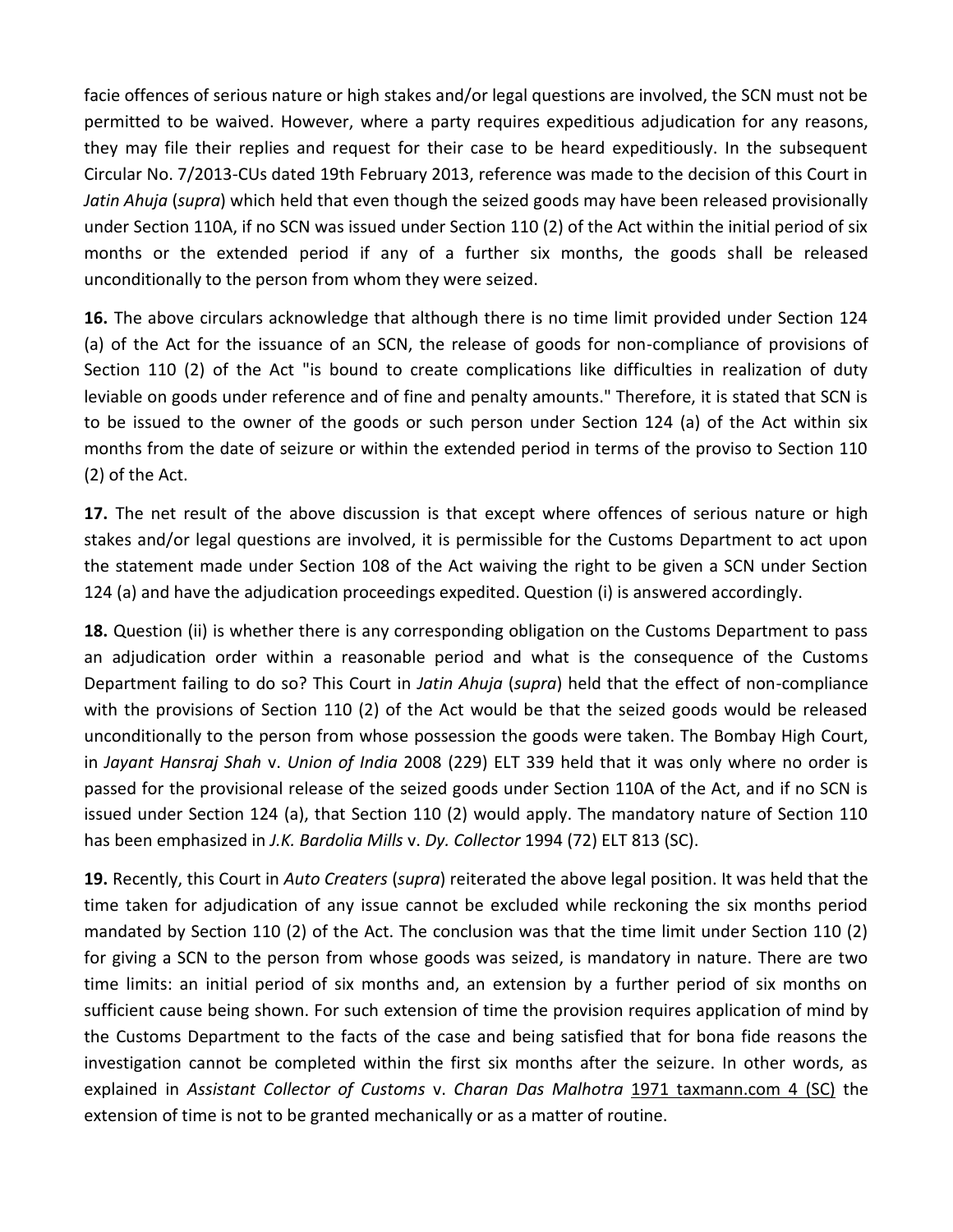**20.** In *Harbans Lal* (*supra*) the Appellant therein was arrested on 4th March 1970 and a huge quantity of gold, currency notes and other articles were recovered from his possession. These were immediately seized. Just prior to the expiry of six months from the date of seizure, i.e, on 27th August 1970, the Collector, Central Excise and Customs, on his own, passed an ex parte order extending the seizure period by a further period of six months, i.e, upto 19th March 1971. On 4th March 1971, an SCN was issued to the Appellant under Section 124 (a) of the Act. Negativing the challenge by the Appellant to the above order dated 27th August 1970, the High Court held that the proceedings under Section 124 were independent of those under Section 110 of the Act. Dismissing the further appeal by the Appellant, the Supreme Court, referring to the decision in *Charan Das Malhotra* (*supra*), observed that the period laid down in Section 110 (2) affects only the seizure of the goods and not the validity of the notice under Section 124 (a) of the Act. It was, in this context, it was held that the two Sections viz., 110 and 124 "are independent, distinct and exclusive of each other, resulting in the survival of the proceedings under Section 124, even though the seized goods might have to be returned , or stand returned, in terms of Section 110 of the Act, after the expiry of the permissible period of seizure."

**21.** In the instant case, the stage of issuing the SCN has not been crossed. Even if it were to be taken that the Petitioner validly waived the right to be given an SCN, an adjudication order had to be passed within a reasonable time after the seizure. Here, not only has the initial period of six months after the date of seizure lapsed, but the next six months also has without any order having being passed in respect of extension of the period of six months for the reasons indicated in Section 110 (2) of the Act. Merely because there was a waiver by the Petitioner of the right to be given an SCN, it did not mean that the Respondents could indefinitely postpone the adjudication order without which the Respondents cold not have, in terms of Section 124 (a) proceeded to confiscate the seized goods.

**22.** The waiver by the Petitioner of the right to be given an SCN was in the expectation of expeditious adjudication. At this juncture it requires to be noticed that the Petitioner imported three consignments under three different B/Es. In respect of all the three B/Es, the Petitioner waived the right to be given an SCN. In respect of two of the B/Es an adjudication order was passed, and the Petitioner paid the demand without demur. It is only in respect of the third B/E, which forms the subject matter of the present writ petition, that the Respondents neither issued an SCN nor passed any adjudication order for a year after the seizure of the goods. The explanation offered by the Respondents for not passing the adjudication order is not at all convincing. Even assuming that the Sole Proprietor of the Petitioner did not continue to appear before the Officer concerned, there was no justification for not completing the proceedings and passing an adjudication order within a reasonable time. The Petitioner is right in contending that it cannot be worse off for having waived the right to be given an SCN under Section 124 (a) of the Act. That waiver was plainly in the expectation of expeditious adjudication. However, as a result of the inaction of the Respondents, the Petitioner has been denied the release of the seized goods indefinitely.

**23.** Considering that the time limits for issuance of an SCN in terms of Section 110 (2) are sacrosanct, if at the time of seizure of the goods there is waiver by the person from whom the goods were seized, or the owner of the right to be given an SCN, in the expectation of an expedited adjudication, then the